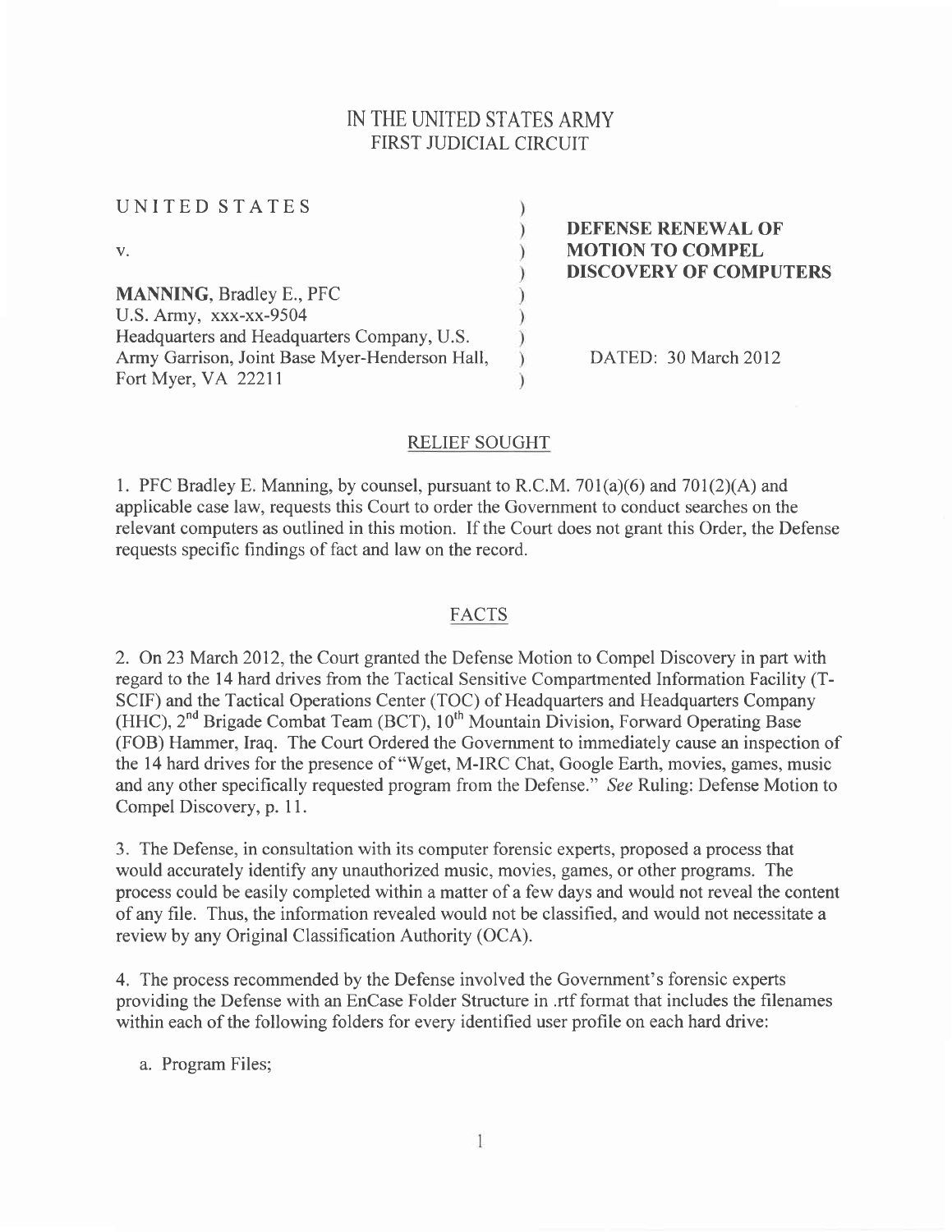b. User Profile Storage regarding: Music, Games, Pictures, Local Settings\Application Data; (the Defense has eliminated any reference to "documents" and "etc." in order to avoid any confusion by the Government);

c. Windows\Prefetch; and

d. The following four paths<sup>1</sup>: (1) Documents and Settings\<username>\Local Settings\Application Data\; (2) Documents and Settings\<username>\Application Data\; (3) Users\<username>\AppData\Local; and (4) Users\<username>\AppData\Roaming.

5. The Government opposed the Defense request stating that the list of file names would likely also list classified information because many filenames have actual classified information in the names, such as the ones the accused has been charged with compromising.

**Example 1**. The Government also stated that its position is that the Defense should be able to at least articulate what unauthorized software it believes is on the hard drives,

Id. With a Defense

provided list, the Government stated that its expert could search the drives and determine whether the information is actually on the drive.

6. The Court tentatively ruled that it would not force the Government to identify all programs on the l4 hard drives. The Court's position was based, in part, upon a belief that the Government did not concur with the Defense that the process could easily be accomplished without the need for a lengthy delay.

7. Based upon the concerns of the Court, the Defense contacted its computer forensic experts again and asked if there were an easier process that would eliminate the Government's objections and the Court's concerns. **The court of the Defense computer forensic experts,** suggested an even simpler process. This process will allow the Government to obtain only a list of installed programs. According to  $\blacksquare$ , the process can be achieved in <u>less than</u> five minutes. The proposed process is as follows:

- a. Load up the case file;
- b. Run the "Case Processor" and select "Windows Initialize Case":
- c. Choose to run the "software" module;
- d. Hit "OK" and then wait for the process to finish.

maintains that the Case Processor should take less than 30 seconds to complete its task. Once the task is completed, the user simply needs to go to the bookmarks tab. Within the bookmarks tab, one will see a "Software Info" folder that the Case Processor has just created. The user then needs to hit the "Report Tab" and export the results to a RTF list. This 8.

<sup>&</sup>lt;sup>I</sup> Each identified path was not specifically detailed in the Defense's original request, but is now being identified in order to be responsive to the Government's concem of revealing classified information. The listed paths will avoid any classified documents or classified content.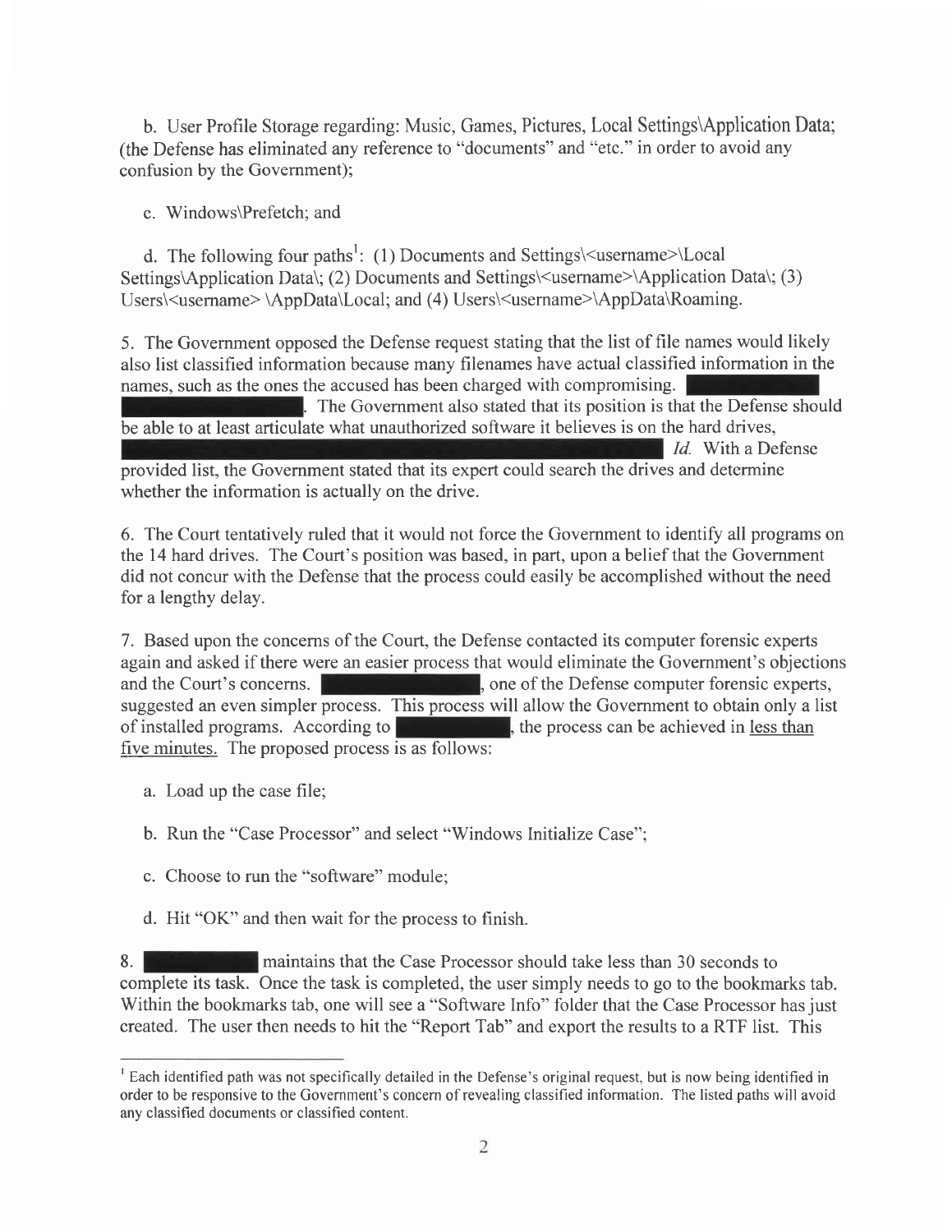would then complete the entire process. Once complete, one would have a complete and accurate list of all software (and only the software) on the computer by name without any other information. This process would only provide a list of software. The Government would then need to separately identify any unauthorized music or movies.

#### WITNESSES/EVIDENCE

9. If the Government does not stipulate that the above process is accurate, the Defense requests the testimony of  $\|\cdot\|$  for the purposes of this motion.

#### ARGUMENT

10. The Defense believes it is entitled to discovery of the relevant computers under R.C.M.  $701(2)(A)$  as being "tangible objects ... which are within the possession, custody or control of military authorities, and which are material to the preparation of the defense." The Defense also maintains that if the computers contain the software that the Defense has reason to believe they contain, then this information would be classic Brady material that the Government is obligated to disclose to the Defense under R.C.M.  $701(a)(6)$ .

<sup>1</sup>1. While the Defense believes that it is entitled to inspect the actual computers (or a digital image thereof), in the interest of expediency, the Defense is amenable to having the Government perform a meanineful search of the computers for the requested information. As submitted to the Court, the Defense proposes that the Government's forensic experts follow a simple process that will yield a list of program/software names. This, in turn, can be compared against the list of 94 authorized programs to determine how pervasive the practice of adding of "unauthorized" software was in the T-SCIF and TOC.

12. The Defense's tentative theory is that all or most soldiers in the SCIF had unauthorized software on their computers (e.g., M-IRC Chat, Google Earth, Wget, movies, music, games, etc.). This is amply supported by the Article 32 testimony. The Defense intends to show that the practice of adding "unauthorized" software was so pervasive that, in effect, all "unauthorized" programs were implicitly or explicitly authorized. As aptly stated in this Court's ruling, the Defense's theory is that "the information is relevant to establish the defense theory that the addition of software not on the approve list of authorized software was authorized by the accused's chain of command through the practice of condoning and implicitly or explicitly approving the additions of such software." (Ruling: Defense Motion to Compel Discovery, p. 4). Simply because the Government does not believe this is a viable defense does not mean that the Defense should not be able to pursue it and advance it at trial, if there is evidence to support it.<sup>2</sup>

<sup>&</sup>lt;sup>2</sup> The Court alludes to the fact that the "Defense has evidence from the Article 32 witnesses to further the Defense's theory" - thus suggesting that a full search of the computers is not necessary. While the evidence at the Article 32 hearing certainly supports the Defense's theory, it does not establish just how widespread the practice was.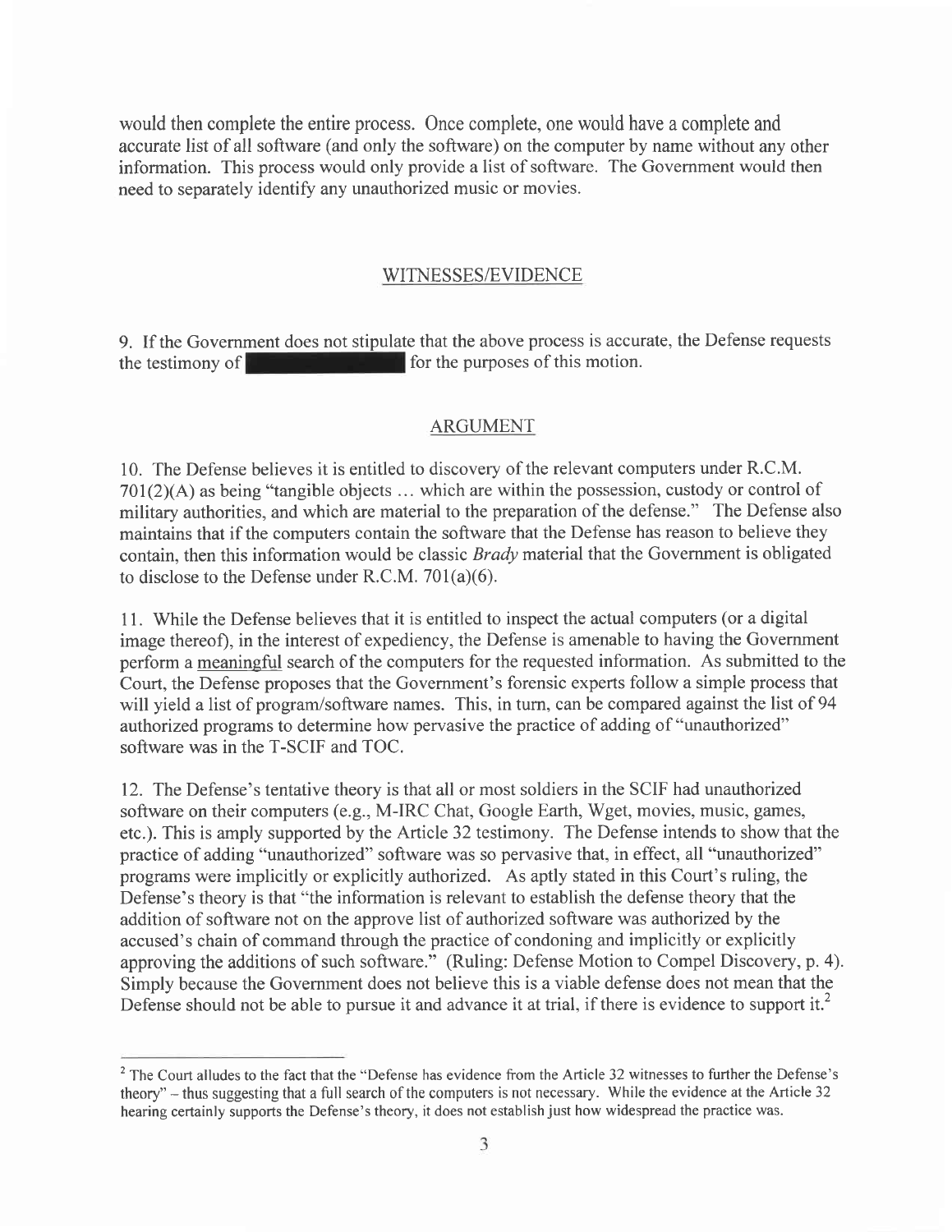13. The Defense also believes that if the search yields the expected results (i.e. that it was common for soldiers to add unauthorized software), this is classic *Brady* material under R.C.M.  $701(a)(6)$ . The Defense would argue that this would reasonably tend to negate or reduce guilt for the charged offenses related to unauthorized software. At a very minimum, it would reasonably tend to reduce punishment. If it can be shown that every other soldier in PFC Manning's unit also downloaded software that was not on the approved list, this would certainly bear on the punishment that PFC Manning should receive for these particular offenses (which carry with them a maximum period of 4 years of confinement combined).

14. The Defense believes that if PFC Manning had only been charged with the offense of adding unauthorized software to a government computer, the Government would not be maintaining the position it is. The Government cannot fulfill its Brady obligations simply by tuming over evidence that this favorable to the Defense in that it tends to reduce guilt or punishment of the more serious offenses. Brady applies equally to all offenses.

15. There is clear evidence that many soldiers added "unauthorized" software to computers. Now that the Government has this knowledge, it cannot simply ignore it. It has the independent obligation to search the computers to turn over evidence that falls within R.C.M. 701(a)(6). Moreover, the request for a list of software programs on the relevant computer is squarely within the parameters of R.C.M. 701(2)(A), which provides that all tangible items in the Government's possession, custody or control must be turned over if they are "material to the preparation of the Defense." As argued in the Motion to Dismiss, the standard of materiality is not a high one. See, e.g., United States v. Roberts 59 M.J. 323 (C.A.A.F. 2004)(" The defense had a right to this information because it was relevant to SA M's credibility and was therefore material to the preparation of the defense for purposes of the Government's obligation to disclose under R.C.M.  $701(a)(2)(A)$ .").

16. The Court ruled on 23 March 2010 that a complete search of the hard-drives was not material to the preparation of the defense for the charged specifications. However, the Court directed the Government to "search each of the l4 hard drives [for] Wget, M-IRC Chat, Google Earth, moves, games, music, and any other specifically requested program from the Defense." See Ruling: Defense Motion to Compel Discovery, p. 11. When the Defense consulted with its computer experts, it learned that this process was not likely to yield meaningful results in terms of getting access to the information sought  $-$  i.e. exactly how pervasive was the practice of adding unauthorized software in the SCIF? The Defense's expert proposed an alternative means of searching the relevant computers which would be minimally cumbersome for the Government and would yield the results sought by the Defense.

17. The Government has resisted this proposed approach, indicating instead that the Defense must submit a list of software programs that the Government will then specifically search for.

Moreover, it allows the Government to undercut the Defense's theory by calling rebuttal witnesses – all while having access the *actual forensic* results and not disclosing them to the Defense. In short, the Government should not be able to remain willfully blind and then call rebuttal witnesses to suggest that the practice was not widespread when it has evidence in its possession that could verify the facts either way. Further, unit witnesses are not likely to be forthcoming with whether they did, in fact, add unauthorized software to computers as this would incriminate them and subject them to criminal prosecution for violating a lawful general regulation.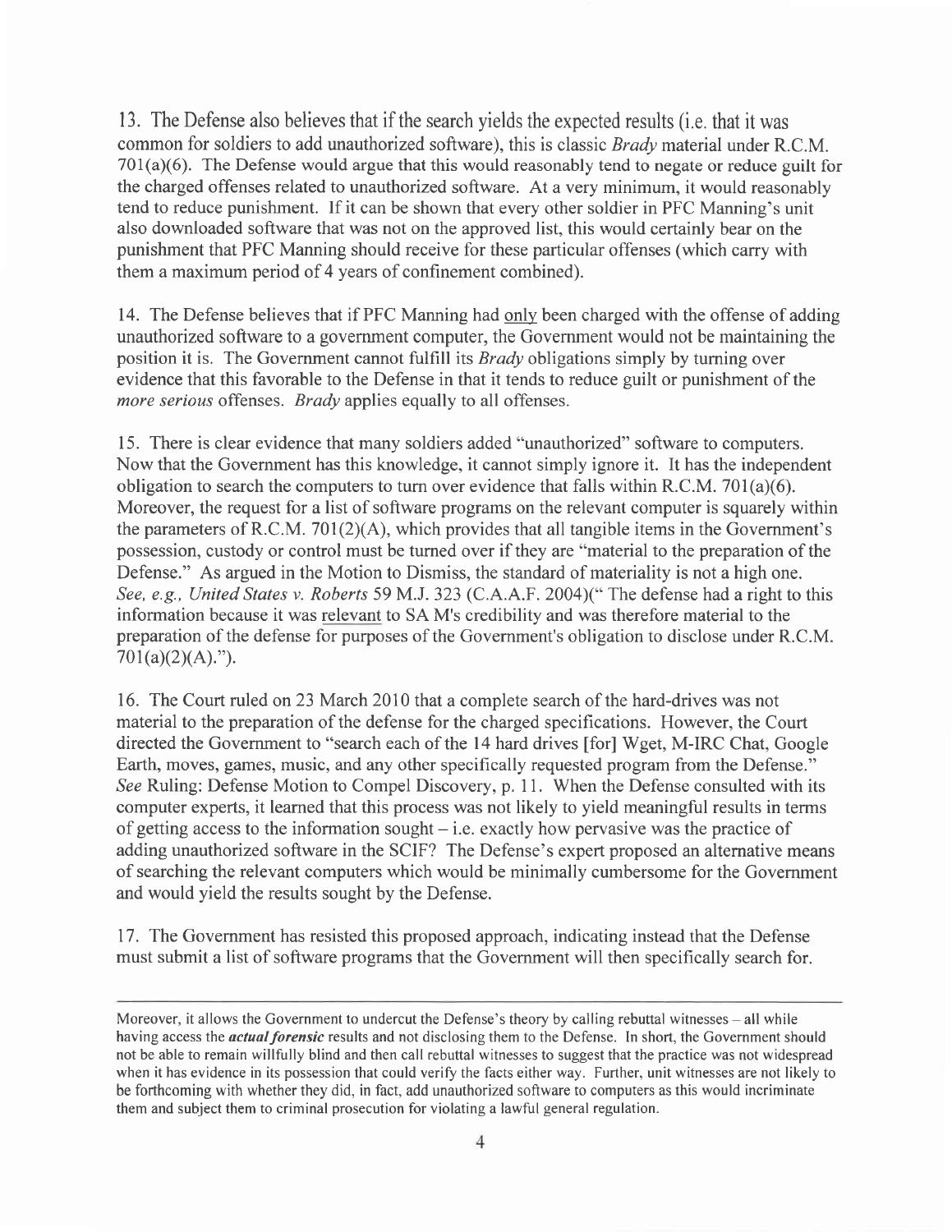Unfortunately, this misses the point of the entire discovery request. The point was to see how many other unauthorized software programs were found on the computers in the SCIF. If the Defense submits a list with, say, 50 different software programs and 5 of them are found on the relevant hard drives, this does not prove anything. It simply proves that these 5 random software programs were on some or all of the hard drives. It does not speak to the pervasiveness of the practice of adding authorized programs to government computers.

18. The Defense's computer experts have indicated that there are over 5 billion records of software in the Global Software Registry. To prepare a list that the Government will then look for is like playing a game of "Battleship" where the Defense has to guess which particular programs a soldier in PFC Manning's SCIF might have downloaded.<sup>3</sup> If the Defense guesses correctly, then that might be some proof (however limited) that others downloaded unauthorized software. If the Defense guesses incorrectly, which it is apt to do given the number of software programs out there, this does not prove anything. It simply shows-to use the Battleship analogy—that the Defense has not guessed the right coordinates.

19. The Government further resists performing the search requested by the Defense on the grounds that it is likely to yield classified data.<sup> $\frac{4}{1}$ </sup> The Defense has trouble understanding how a screen shot of program/software names will yield classified data. But, to the extent that it does, the Defense has requested that the Government simply redact the classified information and state something to the effect of, "Program X, not on approved software list." The Defense is not interested in the *names* of the programs, or even the *types* of programs—simply the *number* of programs that appear on the hard drives that are not on the approved software list. Additionally, under the process recommended by  $\|\cdot\|$ , the concern of the Government is eliminated

20. The Defense has proposed a simple, common-sense way of proceeding that avoids the potential disclosure of classified information. And yet, the Government inexplicably opposes the request. If the results of the proposed search are favorable, then they are *Brady* material which the Government must disclose. If the results of the search are unfavorable (i.e. no other soldier added software to his/her computer), then that evidence will be helpful to the Government's

<sup>&</sup>lt;sup>3</sup> Battleship is a guessing game involving two players. The game is played on four grids, two for each player. The grids are typically square – usually  $10 \times 10$  – and the individual squares in the grid are identified by letter and number. On one grid the player arranges ships and records the shots by the opponent. On the other grid the player records his/her own shots. Before play begins, each player arranges a number of ships secretly on the grid for that player. Each ship occupies a number of consecutive squares on the grid, arranged either horizontally or vertically. The number of squares for each ship is determined by the type of the ship. The ships cannot overlap (i.e., only one ship can occupy any given square in the grid). After the ships have been positioned, the game proceeds in a series of rounds. In each round, each player's turn consists of announcing a target square in the opponent's grid which is to be shot at. If a ship occupies the square, then it takes a hit. The player's opponent announces whether or not the shot has hit one of the opponent's ships and then takes a turn. When all of the squares of a ship have been hit, the ship is sunk. After all of one player's ships have been sunk, the game ends and the other player wins. See http://en.wikipedia.org/wiki/Battleship (game).

<sup>&</sup>lt;sup>4</sup> The fact that unauthorized program names may hypothetically yield classified information is not a reason to refuse to conduct a *Brady* search or to turn over specifically-requested items pursuant to R.C.M. 701(a)(2). As stated in the Court's order, "Brady, RCM 701(a)(2), 701(a)(6), and 701(g) govern discovery of both classified and unclassified information." (Ruling: Defense Motion to Compel Discovery, pg. l0).